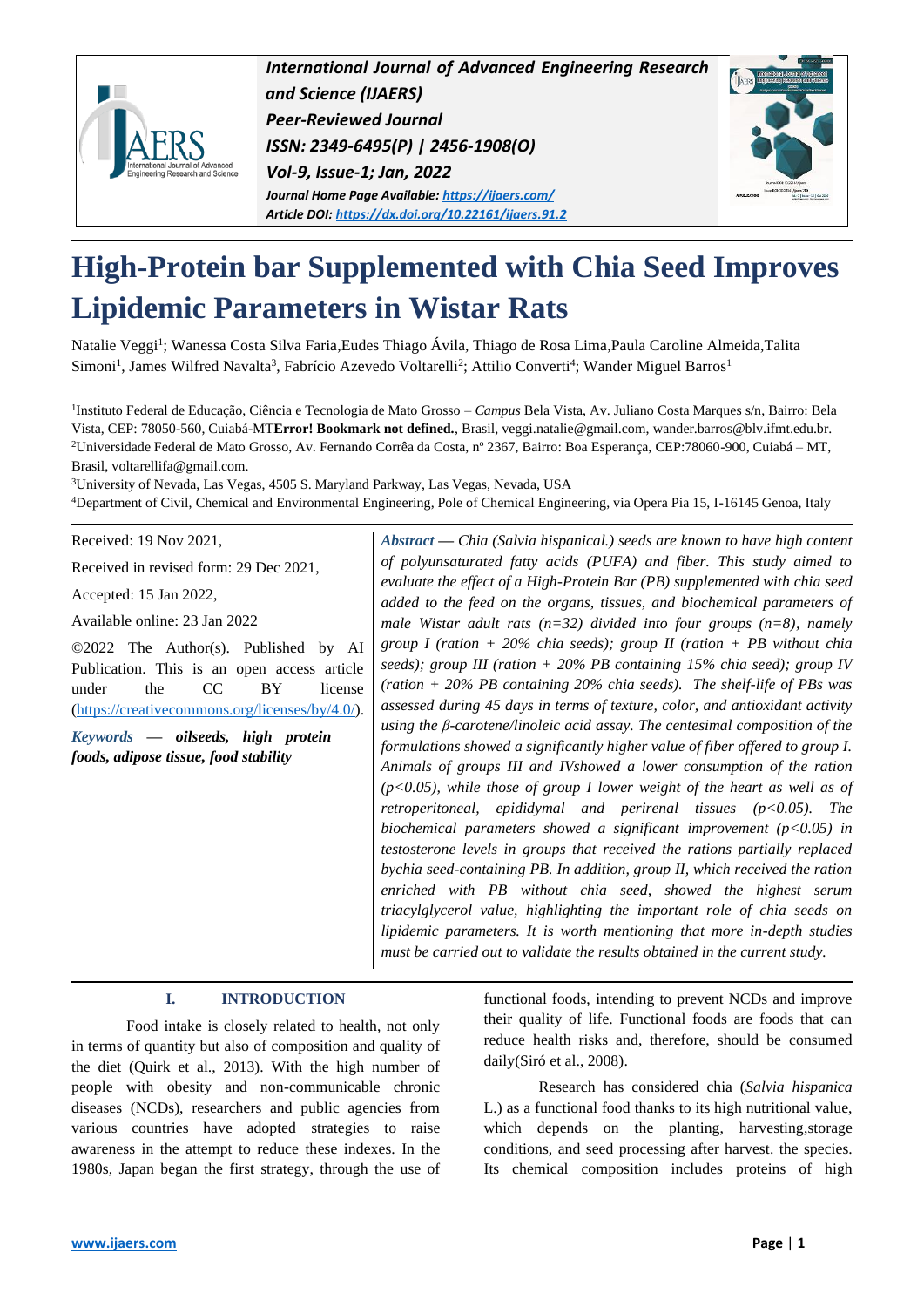biological value, a high content of polyunsaturated fatty acids such as omega 3 and 6(Julio et al., 2015)and a high content of dietary fibers which stimulate satiety and improve digestive system function, culminating in the reduction of body weight (Clark and Duncan, 2017). Studies have shown the role of chia seed in improving dyslipidemia, insulin resistance, and intramuscular lipid metabolism, as well as in inhibiting the lipogenic pathway(Ferreira et al., 2020).

High-protein bars (PBs) were initially designed with the main purpose of supplying nutritional deficiencies to military and physical exercise practitioners.The aim offood industry research and development (R&D) is to create new products and launch them on the market, and due the demand for healthy and nutritive foods, PBs are nowadays a good option for supplying fiber, proteins, vitamin, and mineral needs of consumers (Bosquesi et al., 2016).

Although there are several PBs on the market, sugar-free formulations are still little commercialized in Brazil. In this context, (Veggi et al., 2018)studied sugarfree PB formulations containing different chia seed proportions as a source of fibers, among whichthat containing20%chia seed wasthe most accepted bythe panelists. Therefore, the present study aimed to investigate the effects of a) storage on physicochemical quality of two different PB formulations and b) intake of a diet based on PBs enriched with chia seedson tissue and biochemical parameters of healthy, sedentary eutrophic rats.

## **II. MATERIALS AND METHODS**

# **Stability Study**

In a previous study, Veggi et al. (2018) developed PB formulations supplemented with chia seeds in different proportions, namely10, 15, and 20% (PB2),and one without chia seeds to serve as a control (PB1). The centesimal composition of formulations developed by Veggi et al (2018) showed around 20% of moisture, 2.4% of ashes, 20% -23%of proteins, 20% of lipids, 12 - 22% of fibers, and 14% - 26% of carbohydrates. In the present study, the stability of bothPB1 and PB2,which was the most accepted in the previous study, was assessed, after different storage times, i.e., 0 (T0), 7 (T1), 15 (T2), 30 (T3) and 45 days (T4), in terms of physicochemical parameters such as color, texture, pH, water activity and antioxidant activity by the β-carotene/linolenic acid assay. For this purpose, the PBs were stored at  $25 \degree C$  in an incubator for biochemical oxygen demand (BOD) testing, model TE-371(Tecnal, Piracicaba, SP, Brazil).

# **Antioxidant activity by the β-carotene/linolenic acid assay**

The antioxidant activity of PB formulations was assessed by the β-carotene/linoleic acid assay previously described by(Rufino et al., 2006).The absorbance of samples was measured at 470 nm with a UV-Vis spectrophotometer, model UV-1800 (Shimadzu, Kyoto, Japan). All analyses were done in triplicate.The results were expressed as β-carotene oxidation inhibition percentage (% I), which was calculated,according to the following equations, as the decrease in sample absorbance (As) in relation to that(Ac) of a 6-hydroxy-2,5,7,8 tetramethylchroman-2-carboxylic acid (Trolox) solution used as a control:

$$
Ac = Absinitial - Absfinal
$$
 (1)

$$
As = Absinitial - Absfinal
$$
 (2)

% 
$$
I = \frac{A_C - A_S}{A_C} \times 100
$$
 (3)

## **Objective color analysis**

The objective color analysis of samples was performed with aportable spectrophotometer, model CM-700d(Konica Minolta, Tokyo, Japan), calibrated to a white standard, on the coordinates  $L^*$  (lightness),  $a^*$  (red-green component), and b\* (yellow-blue component) according to the CIELab system methods. After exposition for 1h at room temperature( $24 \pm 1$  °C), six measurements were taken at three different points of each sample, and the average values were used for statistical analysis. In particular, the value of L\* indicates the position of the point on the vertical axis of luminosity, the value of a\*the intensity of the green (-) to red (+) component, and the value of  $b^*$ that of blue (-) to yellow (+) component of light the spectrum. The saturation index  $(C^*)$  and hue angle  $(h^*)$ were calculated bythe equations:

$$
C^* = (a^{*2} + b^{*2})^{1/2}
$$
 (4)

$$
h^* = \tan^{-1}(a^*/b^*)
$$
 (5)

# **Texture**

Compression analysis after the samples had been left for 1 h at room temperature was performed with the TA.XT.PLUStexturometer (Texture Analyzer Stable Micro System Inc., Surrey, England), with a 5kg load cell, probe P/20P, and speed of 1mms<sup>-1</sup>. For each treatment, 6 readings were performed, and the results were expressed as strength (N).

## **pH measurement**

The pH of samples was measured by direct potentiometry using a digital potentiometer, model HI 2221 (HANNA Instruments, Woonsocket, RI, USA),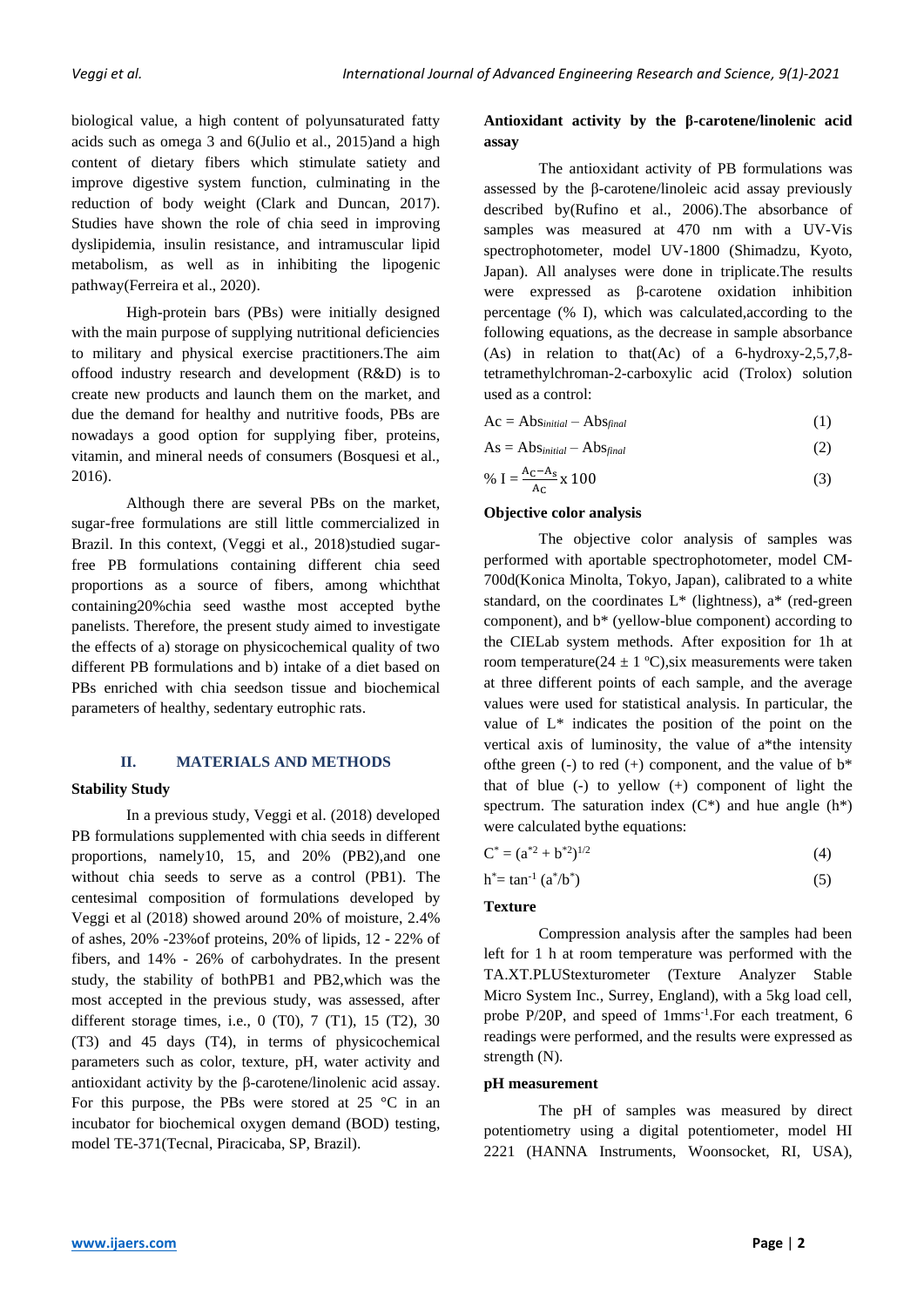according to themethod 943.71 of the Association of Official Analytical Chemists (AOAC, 2012).

# **Water activity**

Water activity  $(A_w)$  was determined using a water activity meter, modelAquaLab 4TE 02 (Decagon Devices, Pullman, WA, USA), according to the method 978.18 of AOAC (2012).

# **Proximate feed composition**

Centesimal analysis was carried out according to the methods described by the [AOAC](http://www.scielo.br/scielo.php?script=sci_arttext&pid=S0101-20612018000500306#B001) (2012). Moisture was determined gravimetricallyat 105 °C usingan oven, model400/2ND-300 (Nova Ética, Vargem Grande Paulista, SP, Brazil),according to the 925.09 method, ashes by incineration at 550 °C of the residue in a furnace, model D21 (Quimis, Diadema, SP, Brazil), according to the 923.03 method, lipids by a Soxhlet apparatus, modelTE 044 (Tecnal, Piracicaba, SP, Brazil), according to the method 920.39, proteins by a modified Kjeldahl 991.20 method (model TE 0363, Tecnal) usingthe 6.25 conversion factor, and crude fibers according to 044/IV (Instituto Adolfo Lutz, 2008).

## **Animal study**

Healthy, sedentary, eutrophic, male Wistar rats (*Rattus norvegicus*), aged 3 months andwith weight between 250 and 300g (n=32), were used in this study. Initially, all animals underwent a five-day adaptation to the experimental environment (animal room) and received water and a standard semi-purified commercial diet (Presence Purina, São Paulo, SP, Brazil)*ad libitum*. The animals were housed individually in cages and kept under room temperature and 12-hlight-dark cycle. The study was approved by the Animal Use Ethics Committee (CEUA) of the Federal University of Mato Grosso, Campus of Cuiabá (CEUA Process n. 23108.209001 / 2017-71).

## **Experimental Design**

The animals were subdivided into four groups (n=8) to assess the effect of four differentdiets formulated using standard rat feed (PresencePurina), partially replaced by chia seed or PB supplemented with chia seed (Table 1),on tissue, biochemical,and clinical parameters ofmale adult rats.

Over the 32-dayexperiments, the average water intake (mL/24h)and food intake (g/24h), calculated by the weight of leftovers the following day, were recorded,as well as the animal body mass three times a week.

| Table 1. The different treatment diets offered to the |
|-------------------------------------------------------|
| different animal groups                               |

| Group | <b>Diet</b>                                               |
|-------|-----------------------------------------------------------|
| I     | Ration replaced by 20% chia seeds                         |
| Н     | Ration replaced by 20% of *PB<br>withoutchia seeds        |
| Ш     | Ration replaced by 20% of PB<br>containing 15% chia seeds |
| IV    | Ration replaced by 20% of PB<br>containing 20% chia seeds |

\*Formulations of the protein bars (PBs) can be accessed in Materials and Method and also in Veggiet al. (2018).

## **Sample collection and analysis**

After the animals had fasted for 12 h, they were euthanized by inhalation of an excess of ethylic ether followed by decapitation, and blood sample was collected in tubes with clot activator/EDTA/EDTA K3. The determinations of glucose, lipid profile (TG, HDL, LDL, and total cholesterol), insulin, glycated hemoglobin, total blood proteins, albumin, andanabolic hormones GH and testosterone were carried out with an automatic biochemical analyzer, modelLabmaxPlenno (Labtest, Belo Horizonte, MG, Brazil). Hormonal cortisol as a stress biomarker was evaluated by chemiluminescence using an immunoassay system, modelImmulite® 1000 (Siemens Healthineers, São Paulo, SP, Brazil). Heart, liver, stomach, kidneys, adipose tissues (retroperitoneal, omental, epididymal, inguinal, and perirenal subcutaneous), and muscle tissues (soleus, extensors, and gastrocnemius) were properly excised and weighed (wet weight).

# **Statistical Analysis**

For each formulation, 5 repetitions were performed, and the physicochemical data were analyzed in triplicate. Data were submitted to the Shapiro-Wilk normality test. For statistical comparisons among treatments, analysis of variance (ANOVA) was applied for parametric data, followed by theT-student test, while the Wilcoxon test was used for non-parametric data. For statistical comparisons between the times of each treatment, ANOVA was used for parametric data, followed by Tukey's *post-hoc* test (*p*<0.05), while the Kruskal-Wallis test followed by *post-hoc*Nemenyi test was applied to non-parametric data.

For the animal testing data were evaluated for normality test using the Kolmogorov-Smirnov method. Parametric data were subjected to analysis of variance (ANOVA), followed by Tukey's *post-hoc* test, while nonparametric data were analyzed using the Scott-Knott test.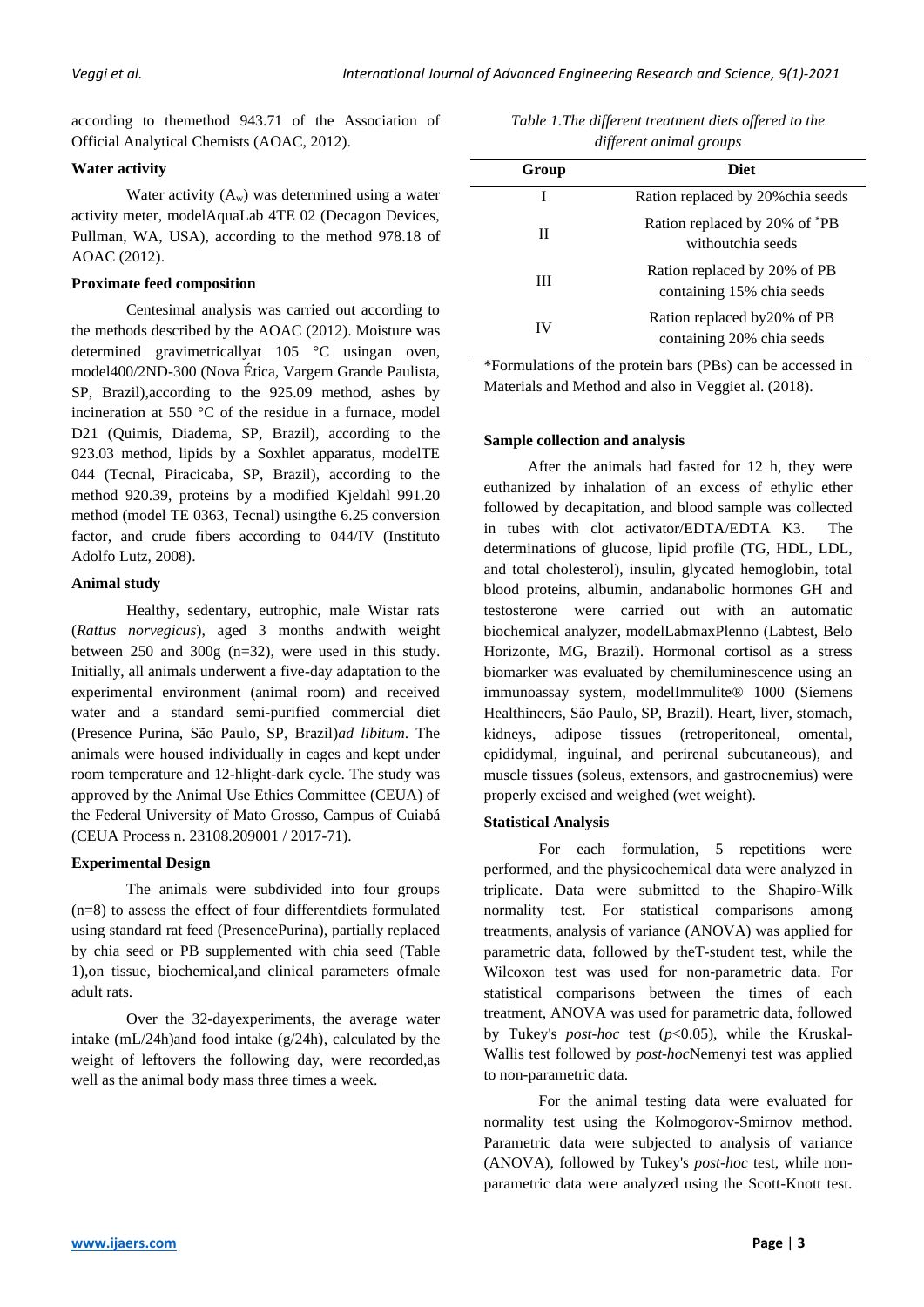For calculating differences between means, the R version 3.4.1 program was used. The effect size test was based on *a priori* testing (F-value  $\leq$  0.10: small; F-value 0.10  $\lt$  Fvalue≤ 0.25: medium; F-value0.26< F-value≤ 0.40: large), performed by the G-power program, version 3.1.9.2.

#### **III. RESULTS**

# **Protein Bar Stability Study**

Table 2 shows the stability profile of the two protein bar formulations (PB1 e PB2) developed by Veggi et al. (2018). A decrease in antioxidant protection during the shelf-life assaywas observed, so that, notably, after 30 days of storage the antioxidant activity was no longer detected.

| Table 2. Physicochemical parameters of Protein Bars assessed over 45 days of storage in the BOD chamber at 25 °C. |  |
|-------------------------------------------------------------------------------------------------------------------|--|
| Storage time (days):0 (T0), 7 (T1), 15 (T2), 30 (T3), 45 (T4)                                                     |  |

| Parameter         | <b>Storage time</b> |                                | Formulation                    | <i>p</i> -value |  |
|-------------------|---------------------|--------------------------------|--------------------------------|-----------------|--|
|                   | (days)              | PB1                            | PB <sub>2</sub>                |                 |  |
|                   | T <sub>0</sub>      | $37.14 \pm 5.75$ <sup>a</sup>  | 44.09 $\pm$ 8.58 <sup>a</sup>  | >0.05           |  |
|                   | <b>T1</b>           | 47.96±5.94 <sup>a</sup>        | 45.70±7.92 <sup>a</sup>        | < 0.05          |  |
| $\%I^{**}$        | T2                  | $60.35 \pm 3.02^b$             | $59.01 \pm 1.08$ <sup>b</sup>  | < 0.05          |  |
|                   | <b>T3</b>           | $12.53 \pm 1.62$ <sup>c</sup>  | $15.73 \pm 1.40$ <sup>c</sup>  | < 0.05          |  |
|                   | <b>T4</b>           | nd <sup>d</sup>                | nd <sup>d</sup>                | < 0.05          |  |
|                   | T <sub>0</sub>      | $66.62 \pm 1.63^b$             | $61.66 \pm 1.59$ <sup>ab</sup> | < 0.05          |  |
|                   | <b>T1</b>           | $68.88 \pm 0.85$ <sup>a</sup>  | $63.01 \pm 0.85$ <sup>a</sup>  | < 0.05          |  |
| $L^*$             | T <sub>2</sub>      | $69.28 \pm 0.73$ <sup>a</sup>  | $61.60 \pm 0.73$ <sup>ab</sup> | < 0.05          |  |
|                   | <b>T3</b>           | $67.80 \pm 0.85$ <sup>ab</sup> | $60.38 \pm 0.85$ bc            | < 0.05          |  |
|                   | <b>T4</b>           | $65.65 \pm 1.25$ <sup>bc</sup> | 59.99 $\pm$ 1.25 <sup>bc</sup> | < 0.05          |  |
|                   | T <sub>0</sub>      | $7.22 \pm 0.43$ <sup>bc</sup>  | $6.59 \pm 0.58$ <sup>b</sup>   | < 0.05          |  |
|                   | <b>T1</b>           | $6.92 \pm 0.23$ <sup>cd</sup>  | $5.54 \pm 0.29$ <sup>c</sup>   | < 0.05          |  |
| $\mathbf{a}^*$    | T2                  | $6.65 \pm 0.20$ <sup>d</sup>   | $5.39 \pm 0.50$ <sup>c</sup>   | < 0.05          |  |
|                   | <b>T3</b>           | $7.49 \pm 0.29^b$              | $7.94 \pm 0.70$ <sup>a</sup>   | >0.05           |  |
|                   | <b>T4</b>           | $7.88 \pm 0.29$ <sup>a</sup>   | $7.04 \pm 0.55^b$              | < 0.05          |  |
|                   | T <sub>0</sub>      | $35.35 \pm 1.42^a$             | $35.18 \pm 1.91^b$             | < 0.05          |  |
|                   | T <sub>1</sub>      | $35.62 \pm 0.41$ <sup>a</sup>  | $31.03 \pm 1.58$ <sup>ab</sup> | < 0.05          |  |
| $\mathbf{b}^*$    | T2                  | 34.91±0.82 <sup>ab</sup>       | $38.13 \pm 1.53$ <sup>a</sup>  | < 0.05          |  |
|                   | <b>T3</b>           | $34.21 \pm 0.60^b$             | $31.00 \pm 0.94$ <sup>ab</sup> | < 0.05          |  |
|                   | <b>T4</b>           | $34.20 \pm 0.77$ <sup>b</sup>  | $30.35 \pm 1.24$ <sup>a</sup>  | < 0.05          |  |
|                   | T <sub>0</sub>      | $36.08 \pm 1.40^{ab}$          | $33.53 \pm 1.90^a$             | < 0.05          |  |
|                   | <b>T1</b>           | $36.29 \pm 0.40^a$             | $31.52 \pm 1.63^{ab}$          | < 0.05          |  |
| $\mathrm{C}^{**}$ | T2                  | $35.54 \pm 0.86$ <sup>ac</sup> | $31.11 \pm 1.55^b$             | < 0.05          |  |
|                   | <b>T3</b>           | $35.02 \pm 0.58$ c             | $32.01 \pm 1.56$ <sup>ab</sup> | < 0.05          |  |
|                   | <b>T4</b>           | $35.09 \pm 0.79$ <sup>bc</sup> | $31.15 \pm 1.27$ <sup>b</sup>  | < 0.05          |  |
|                   | T <sub>0</sub>      | 78.44±0.76 <sup>ab</sup>       | $78.65 \pm 0.10^{ab}$          | 0.54            |  |
|                   | <b>T1</b>           | 78.10±0.38 <sup>a</sup>        | 79.86±0.57 <sup>a</sup>        | < 0.05          |  |
| $h^*(°)$ *        | T2                  | 79.21±0.19 <sup>a</sup>        | $80.02 \pm 0.78$ <sup>a</sup>  | < 0.05          |  |
|                   | <b>T3</b>           | $77.64 \pm 0.51$ bc            | $75.63 \pm 1.08^b$             | < 0.05          |  |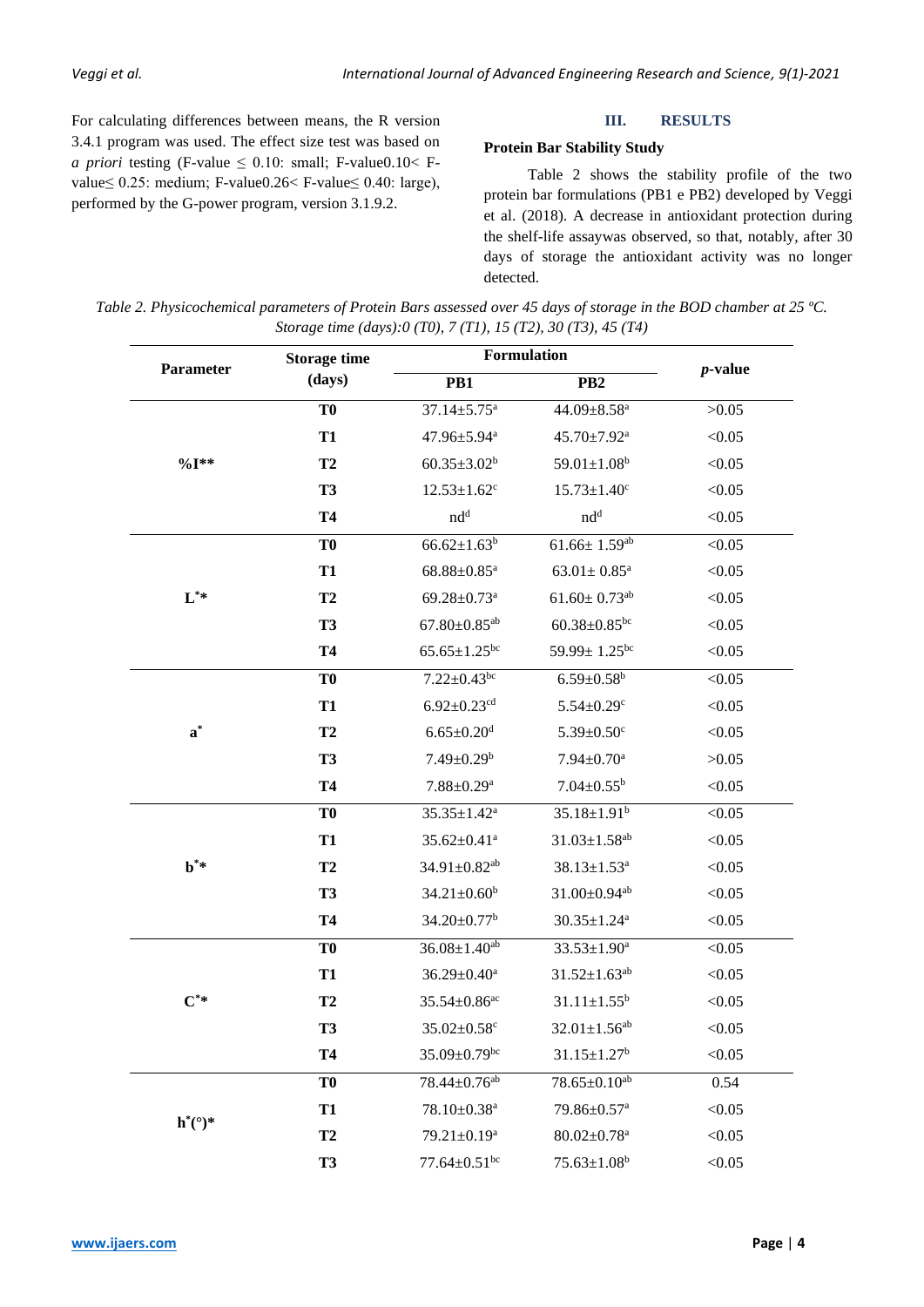|                  | <b>T4</b>      | $77.06 \pm 0.34$ c             | $76.94 \pm 0.86^b$            | 0.85   |
|------------------|----------------|--------------------------------|-------------------------------|--------|
|                  | T <sub>0</sub> | $10.66 \pm 1.84$ c             | $9.68 \pm 1.62^b$             | 0.64   |
|                  | <b>T1</b>      | $12.94 \pm 3.82$ <sup>bc</sup> | $15.41 \pm 2.50$ <sup>a</sup> | 0.20   |
| Strength $(N)^*$ | T2             | $13.93 \pm 1.33$ <sup>ab</sup> | $15.54 \pm 2.29^{\mathrm{a}}$ | 0.02   |
|                  | <b>T3</b>      | $15.77 \pm 1.92^{\text{a}}$    | $9.91 \pm 1.74$ <sup>b</sup>  | 0.01   |
|                  | <b>T4</b>      | $15.09 \pm 2.15^{ab}$          | $8.58 \pm 1.19^b$             | < 0.05 |
|                  | T <sub>0</sub> | $5.90 \pm 0.07$ <sup>a</sup>   | $5.91 \pm 0.07$ <sup>a</sup>  | 0.11   |
|                  | <b>T1</b>      | $5.72 \pm 0.06^b$              | $5.71 \pm 0.05$ <sup>ac</sup> | 0.55   |
| $pH^*$           | T2             | $5.67 \pm 0.07^b$              | $5.65 \pm 0.05$ <sup>c</sup>  | 0.15   |
|                  | <b>T3</b>      | $5.85 \pm 0.04^a$              | $5.85 \pm 0.04$ <sup>ab</sup> | 0.04   |
|                  | <b>T4</b>      | $5.90 \pm 0.28$ <sup>a</sup>   | $5.89 \pm 0.27$ <sup>ab</sup> | 0.77   |
|                  | T <sub>0</sub> | $0.85 \pm 0.02^b$              | $0.84 \pm 0.02^b$             | 0.19   |
|                  | <b>T1</b>      | $0.87 \pm 0.01$ <sup>a</sup>   | $0.87 \pm 0.01$ <sup>a</sup>  | 0.81   |
| $A_w^{\ast\ast}$ | T <sub>2</sub> | $0.86 \pm 0.01^b$              | $0.85 \pm 0.02^b$             | 0.16   |
|                  | <b>T3</b>      | $0.85 \pm 0.02^b$              | $0.84 \pm 0.02^b$             | 0.72   |
|                  | <b>T4</b>      | $0.85 \pm 0.01^b$              | $0.85 \pm 0.01^b$             | 0.43   |

Values expressed as means ± standard deviations. Means followed by the same letter in same column do not differ statistically. \*The Wilcoxon test, and \*\*Student's t-test wereused to compare the difference among the means. PB1 = Protein bar without chia seeds; PB2 = Protein bar with 20% chia seeds;%I = β-carotene oxidation inhibition percentage;  $C^*$  = saturation index;  $L^* =$  lightness;  $a^* =$  intensity of the green (-) to red (+) component of light;  $b^* =$  intensity of the blue (-) to yellow (+) component of light;  $h^*$  = hue angle;  $A_w$  = water activity; nd = not detected.

The reactant used in the total antioxidant capacity assayis linoleic acid, in which one of the hydrogen atoms of one of the methylene groups is removed leaving the acid free radical ready to attack β-carotene molecules; consequently, its double bond is destroyed resulting in the formation of orange products and a decrease in absorbance at 470nm. Table 2 shows the protective activity of inhibiting the autoxidation of PBformulations over 30 days of storage; for this reason, a comparison test of means among the different storage times was not applied.

No differences between the PB samples were observed when considering pH and Awover the shelf-life study  $(p>0.05)$  compared to the initial (T0) and final (T4) times of storage, whilea statisticallysignificantreduction of PB2 compression  $(p<0.05)$  was detected only at T4.

As for the color parameters, the intensity of the green-red component of light (a\*) showed a statistically significant increase  $(p<0.05)$  during storage of PB1, which acquired a reddish color at the end of treatment.On the other hand, the intensity of the blue-yellow component (b\*)for PB1 and PB2 showed significant decreases (p<0.05) either between them at the same storage time or among the different storage times in the same treatment, showing a genera reduction in yellow color. Color saturation  $(C^*)$  was significantly different  $(p<0.05)$ between PB1 and PB2,with PB1 showing a higher color purity compared to PB2. Regarding the tone, which is represented by the hue angle (h\*) being a near brown color, samples did not differ from the initial to the final time of storage  $(p>0.05)$ .

## **Proximate feed composition**

The diet fed to animals in group I, with 20% chia seeds added to the ration, showed the highest amount of fiber (p  $\langle 0.05 \rangle$ , while that for group II, with 20% PB,showed the lowest one due to the absence of chia grains (Table 3). As expected, intermediate values of this content were detected in the diets for groups III and IV, which were prepared by adding 20% PB containing 15 and 20% chia seeds to the ration (Veggi et al., 2018), respectively.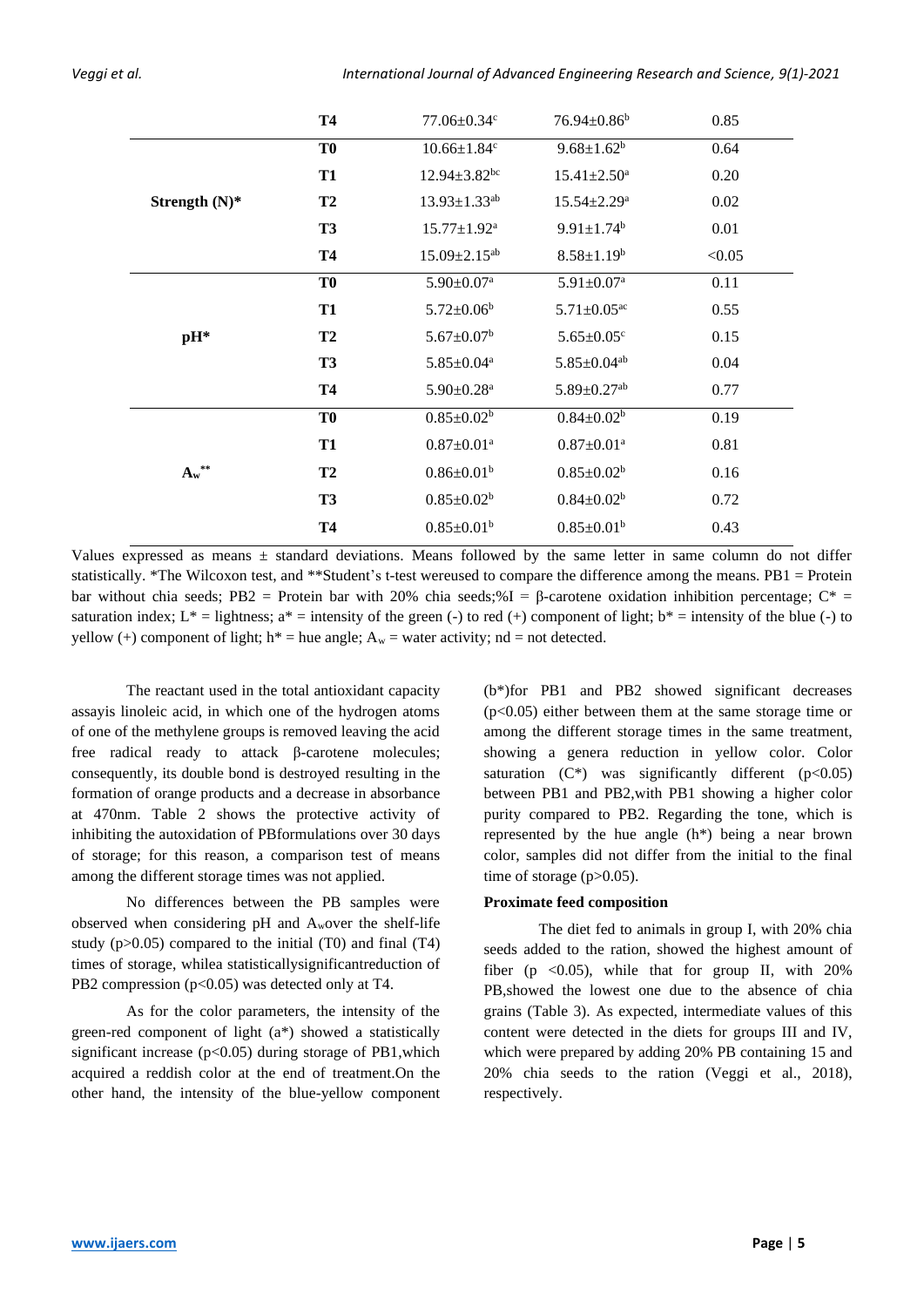| Group           | <b>Moisture</b>               | Ashes                      | <b>Proteins</b>               | Lipids                     | <b>Fibers</b>                | <b>Carbohydrates</b>        |
|-----------------|-------------------------------|----------------------------|-------------------------------|----------------------------|------------------------------|-----------------------------|
|                 | $16.58 \pm 0.71$ <sup>a</sup> | $6.54 + 0.28$ <sup>a</sup> | $26.62 \pm 0.72$ <sup>a</sup> | $4.33 + 1.23^a$            | $15.97 + 1.33a$              | $29.94 + 1.50^{\circ}$      |
| $\mathbf H$     | $14.29 + 2.62^a$              | $5.72+0.17^c$              | $27.43 \pm 1.80^a$            | $6.47 \pm 1.20^a$          | $8.70 \pm 0.30$ <sup>c</sup> | $37.47 + 0.45^{\circ}$      |
| Ш               | $17.57 + 0.34$ <sup>a</sup>   | $5.94+0.12^{bc}$           | $28.18 + 1.64$ <sup>a</sup>   | $5.82 + 0.21$ <sup>a</sup> | $10.59 + 0.71$ <sup>bc</sup> | $31.89 + 2.10a$             |
| IV              | $16.83 \pm 0.60^a$            | $6.30+0.12^{ab}$           | $28.24 \pm 0.83$ <sup>a</sup> | $5.35 + 0.23^a$            | $12.89 \pm 1.03^b$           | $30.39 \pm 2.01^{\text{a}}$ |
| <i>p</i> -value | 0.07                          | < 0.05                     | 0.44                          | 0.09                       | < 0.05                       | 0.53                        |

*Table 3. Proximate analysis of diets prepared for the different groups of test animals (male Wistar rats) by partially replacing the ration by chia seeds or protein bar*

Values expressed as means ± standard deviations. Means followed by the same letter do not differ statistically. The Tukey test was applied at the 1% probabilitylevel to compare the difference among the means. Group  $I = 80\%$  ration + 20% chia seed; group II = 80% ration + 20% protein bar without chia seeds; group III = 80% ration + 20% PB containing 15% chia seed; group IV =  $80\%$  ration +  $20\%$  PB containing 20% chia seeds.

Whereas all diets exhibited similar contents of lipids and proteins, the ash content was lower in the diet containing PB without chia seeds, suggesting a positive role of seeds in the mineral content of diets.

## **General parameters**

Figure 1 shows the values of daily intakes of diet and water as well as that of the animal body weight along the32 day experiment. Groups I and III showed similar values of water intake  $(p>0.05)$  over the 32 days of the experiment. There was a progressive increase in the body weight of all the animals along the time up to 27 days, after which the growth ceased. Similarly, there was a generalized increase  $(p \lt 0.05)$  in the feed intake of all groups, but no significant differences were detected among groups ( $p$  > 0.05) from the 27<sup>th</sup> day onwards.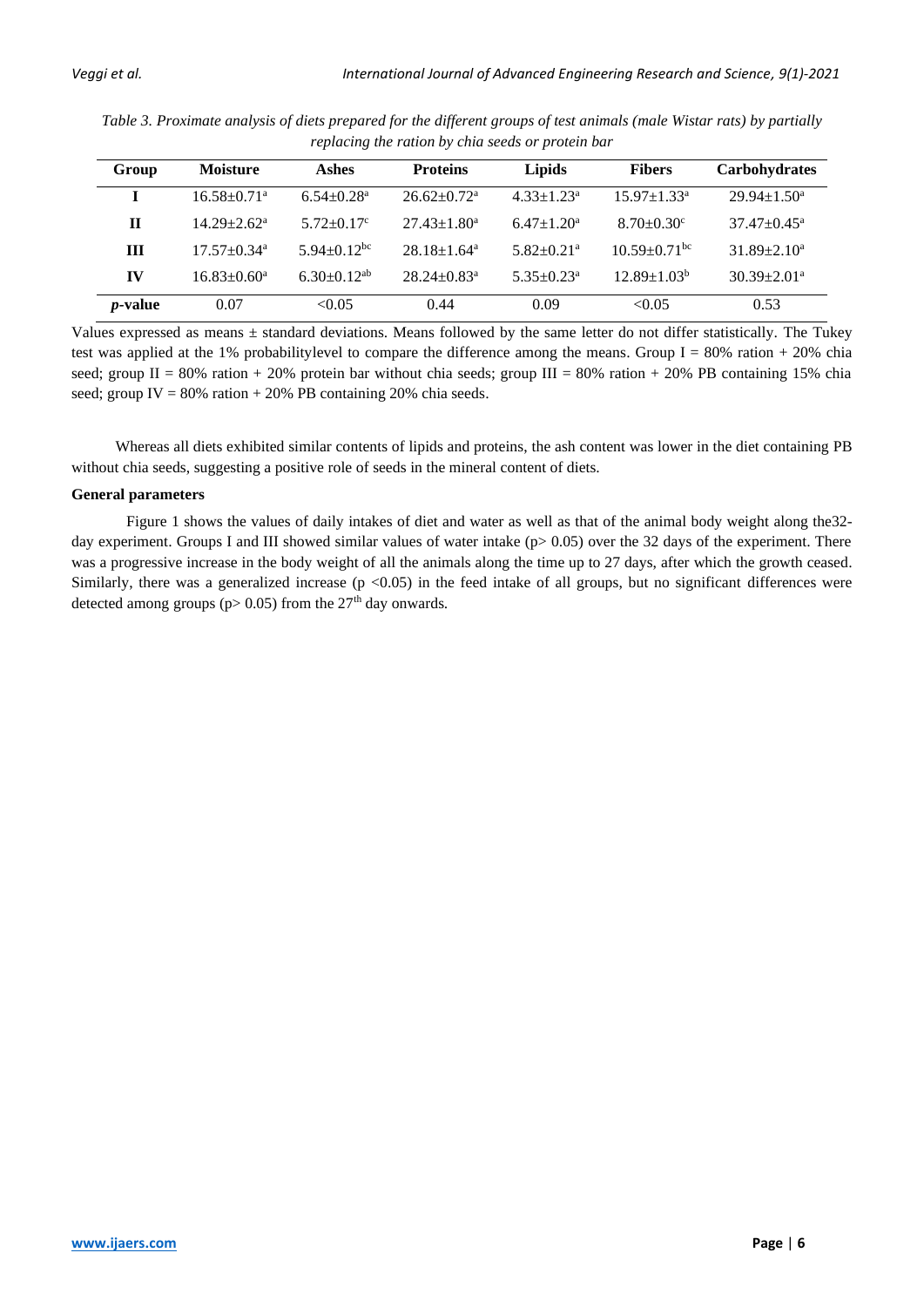

*Fig.1.(A) Food intake, (B)body weight, and (C) water intake in the different groups of test animals (male Wistar rats) from the 2nd to the 32nd day of the experiment. \*Identical lowercase and capital letters indicate no statistically significant difference in each parameteralong the time in the same group and among the groups on the same day, respectively.Group I*   $= 80\%$  ration + 20% chia seed; group II = 80% ration + 20% protein bar without chia seeds; group III = 80% ration + *20% PB containing 15% chia seed; group IV = 80% ration + 20% PB containing 20% chia seeds.*

## **Fat and muscle organs and tissues**

Group III presented lower weights of heart as well as retroperitoneal, epididymal and perirenal adipose tissues compared to group II, but with no statistically significant difference from groups I and IV, whilethe stomach weight in group III was lower than in group I only (Table 4).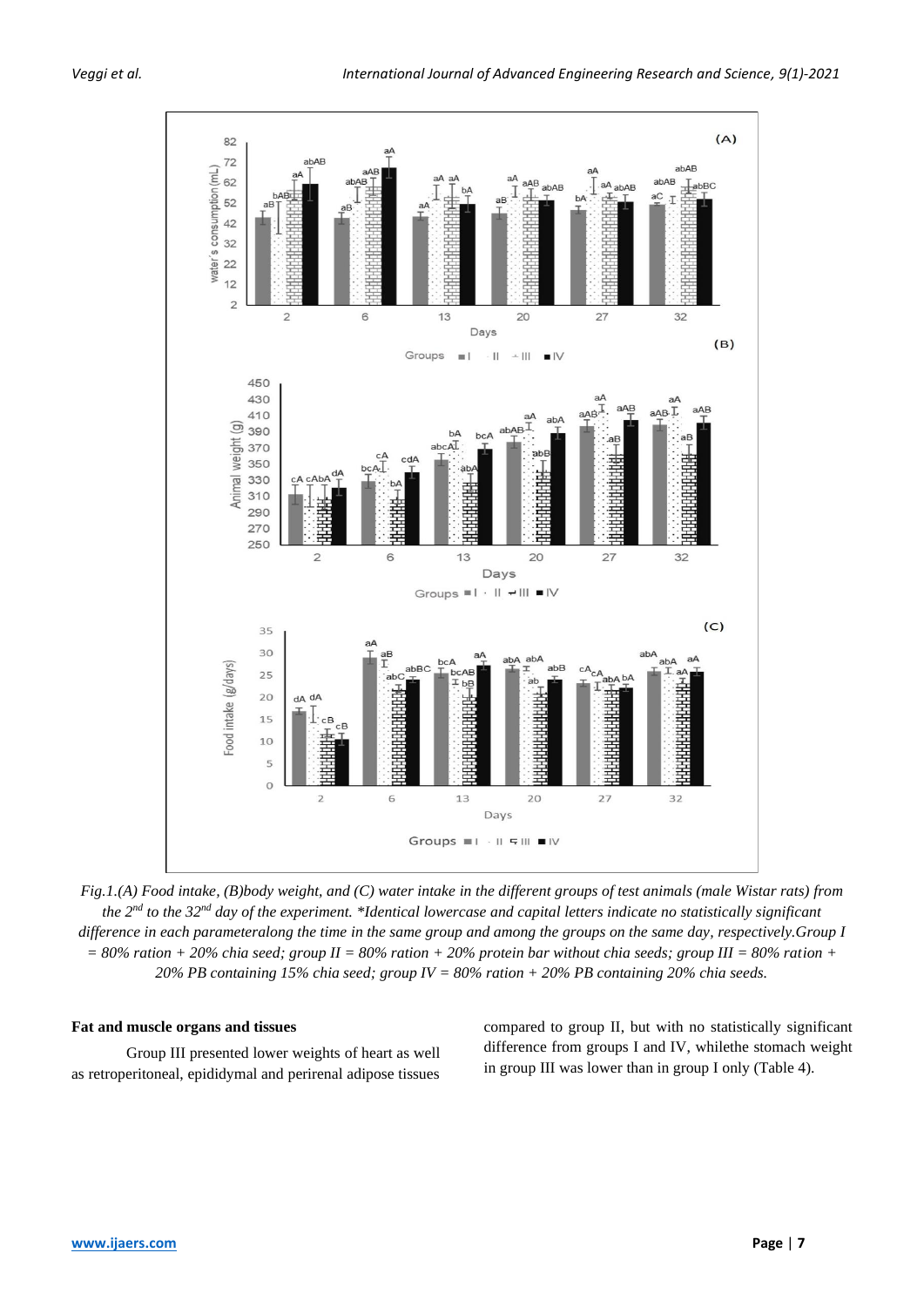| Organweight(g) | Group                         |                               |                   |                               |                 | <i>F</i> -value |
|----------------|-------------------------------|-------------------------------|-------------------|-------------------------------|-----------------|-----------------|
|                | $I(n=8)$                      | $II(n=8)$                     | III $(n=8)$       | IV $(n=7)$                    | <i>p</i> -value |                 |
| <b>Heart</b>   | $1.37 \pm 0.60$ <sup>ab</sup> | $1.41 \pm 0.04$ <sup>a</sup>  | $1.23 \pm 0.05^b$ | $1.40 \pm 0.03$ <sup>ab</sup> | 0.04            | 0.25            |
| <b>Liver</b>   | $13.45 \pm 0.62$              | $13.64 \pm 0.49$              | $11.91 \pm 0.59$  | $13.07 \pm 0.61$              | 0.16            | 0.45            |
| Kidneys        | $3.26 \pm 0.16$               | $3.13 \pm 0.08$               | $2.86 \pm 0.14$   | $3.06 \pm 0.13$               | 0.17            | 0.45            |
| <b>Stomach</b> | $1.82 \pm 0.05^{\text{a}}$    | $1.77 \pm 0.05$ <sup>ab</sup> | $1.55 \pm 0.08^b$ | $1.58 \pm 0.08$ <sup>ab</sup> | 0.01            | 0.72            |
| <b>RAT</b>     | $4.96 \pm 0.43^{ab}$          | $5.75 \pm 0.58$ <sup>a</sup>  | $3.40 \pm 0.42^b$ | $4.19 \pm 0.47$ <sup>ab</sup> | 0.01            | 0.70            |
| $OAT*$         | $0.44 \pm 0.09$               | $0.61 \pm 0.07$               | $0.40+0.09$       | $0.52 \pm 0.10$               | 0.3             | 0.38            |
| EAT*           | $5.79 \pm 0.51$ <sup>ab</sup> | $6.98 \pm 0.43$ <sup>a</sup>  | $4.63 \pm 0.62^b$ | $6.09 \pm 0.58$ <sup>ab</sup> | 0.03            | 0.61            |
| $ISAT*$        | $1.41 \pm 0.41$               | $2.08 + 0.25$                 | $1.91 \pm 0.22$   | $1.81 \pm 0.25$               | 0.43            | 0.35            |
| <b>PAT</b>     | $1.29 \pm 0.02$ <sup>ab</sup> | $1.59 \pm 0.16^a$             | $0.92+0.10b$      | $1.28 \pm 0.16^{ab}$          | 0.03            | 0.63            |
| <b>Soleus</b>  | $0.37 \pm 0.02$               | $0.38 \pm 0.01$               | $0.35 \pm 0.03$   | $0.39 \pm 0.02$               | 0.61            | 0.37            |
| <b>EMT</b>     | $0.27 \pm 0.03$               | $0.18 \pm 0.02$               | $0.22+0.02$       | $0.23 \pm 0.02$               | 0.08            | 0.65            |
| <b>GMT</b>     | $4.63+0.25$                   | $4.87 \pm 0.06$               | $4.43 \pm 0.26$   | $4.79 \pm 0.18$               | 0.46            | 0.34            |

*Table 4. Weight of organs and tissues in the different groups of test animals (male Wistar rats).*

Values expressed as means ± standard errors. Means followed by the same letter do not differ statistically. The Scott-Knott test was applied at the 1% probability level \*The Tukey test was applied at the level of 1% probability. RAT = retroperitoneal adipose tissue, OAT = omental adipose tissue, EAT = epididymal adipose tissue, ISAT = inguinal subcutaneous adipose tissue, PAT = perirenal adipose tissue; EMT = Extensor muscle tissues, GMT = Gastrocnemius muscle tissue. Group I = 80% ration + 20% chia seed; group II = 80% ration + 20% protein bar without chia seeds; group III = 80% ration + 20% PB containing 15% chia seed; group IV = 80% ration + 20% PB containing 20% chia seeds.

# **Biochemical parameters**

In the blood, group I showed the lowest glucose level, while group III the lowest high-density lipoprotein (HDL)level and group II the highest triglycerides (TAG) level. Moreover, groups III and IVwhose feed contained chia grain and protein bar in the diet showed the highest testosterone concentrations (Table 5).

| <b>Parameter</b>             |                             |                                | Group               |                                |                 | <i>F</i> -value  |
|------------------------------|-----------------------------|--------------------------------|---------------------|--------------------------------|-----------------|------------------|
|                              | I $(n=8)$                   | $II(n=8)$                      | $III(n=8)$          | IV $(n=7)$                     | <i>p</i> -value |                  |
| $GLU$ (mg. $dL^{-1}$ )       | $111.89 \pm 3.78^b$         | $125.24 \pm 1.67$ <sup>a</sup> | $137.37 \pm 3.70^a$ | $133.44 \pm 3.16^a$            | < 0.05          | 0.85             |
| $TC$ (mg. $dL^{-1}$ )        | $99.35 \pm 4.74$            | $92.56 \pm 3.78$               | $90.32 \pm 4.30$    | $94.54 \pm 3.44$               | 0.47            | 0.27             |
| HDL $(mg, dL^{-1})$          | $49.87 \pm 3.02^{\text{a}}$ | $41.63 \pm 0.99$ <sup>ab</sup> | $40.12 \pm 0.10^b$  | $41.71 \pm 2.04$ <sup>ab</sup> | 0.01            | 0.66             |
| LDL $(mg, dL^{-1})$          | $31.62 \pm 2.69$            | $22.46 \pm 2.88$               | $29.90 \pm 3.22$    | $33.18 \pm 2.28$               | 0.06            | 0.53             |
| TAG (mg. $dL^{-1}$ )         | $76.87 + 6.20^b$            | $128.00 \pm 10.40^a$           | $91.12 + 4.50^b$    | $92.14 \pm 6.90^b$             | < 0.05          | 1.13             |
| $TP(g.dL^{-1})$              | $6.87 \pm 0.11$             | $7.17 \pm 0.15$                | $6.86\pm0.13$       | $7.07+0.21$                    | 0.38            | 0.38             |
| $ALB$ (g.dL <sup>-1</sup> )  | $2.87 \pm 0.05$             | $2.90 \pm 0.09$                | $2.75 \pm 0.07$     | $2.87 \pm 0.11$                | 0.55            | 0.28             |
| $GLOB$ (g.dL <sup>-1</sup> ) | $4.00 \pm 0.08$             | $4.27 \pm 0.08$                | $4.11 \pm 0.14$     | $4.20 \pm 0.14$                | 0.34            | 0.45             |
| HbA1c $(\% )$                | $4.65 \pm 0.38$             | $4.03 \pm 0.12$                | $3.74 \pm 0.21$     | $4.71 \pm 0.53$                | 0.13            | 0.52             |
| $INS (\mu U L dL^{-1})$      | $1.55 \pm 0.07$             | $1.42 \pm 0.05$                | $1.81 \pm 0.20$     | $1.58 \pm 0.07$                | 0.13            | 0.52             |
| IGF-I $(ng, mL^{-1})$        | $10.62 \pm 0.46$            | $10.50 \pm 0.42$               | $10.38 \pm 0.42$    | $10.14 \pm 0.26$               | 0.86            | 0.20             |
| $GH$ (ng. mL <sup>-1</sup> ) | $0.02 \pm 0.00$             | $0.01 + 0.00$                  | $0.02 \pm 0.00$     | $0.02 \pm 0.00$                | 0.46            | $\boldsymbol{0}$ |

*Table 5.Effect of diets on blood biochemical parameters in the different groups of test animals (male Wistar rats)*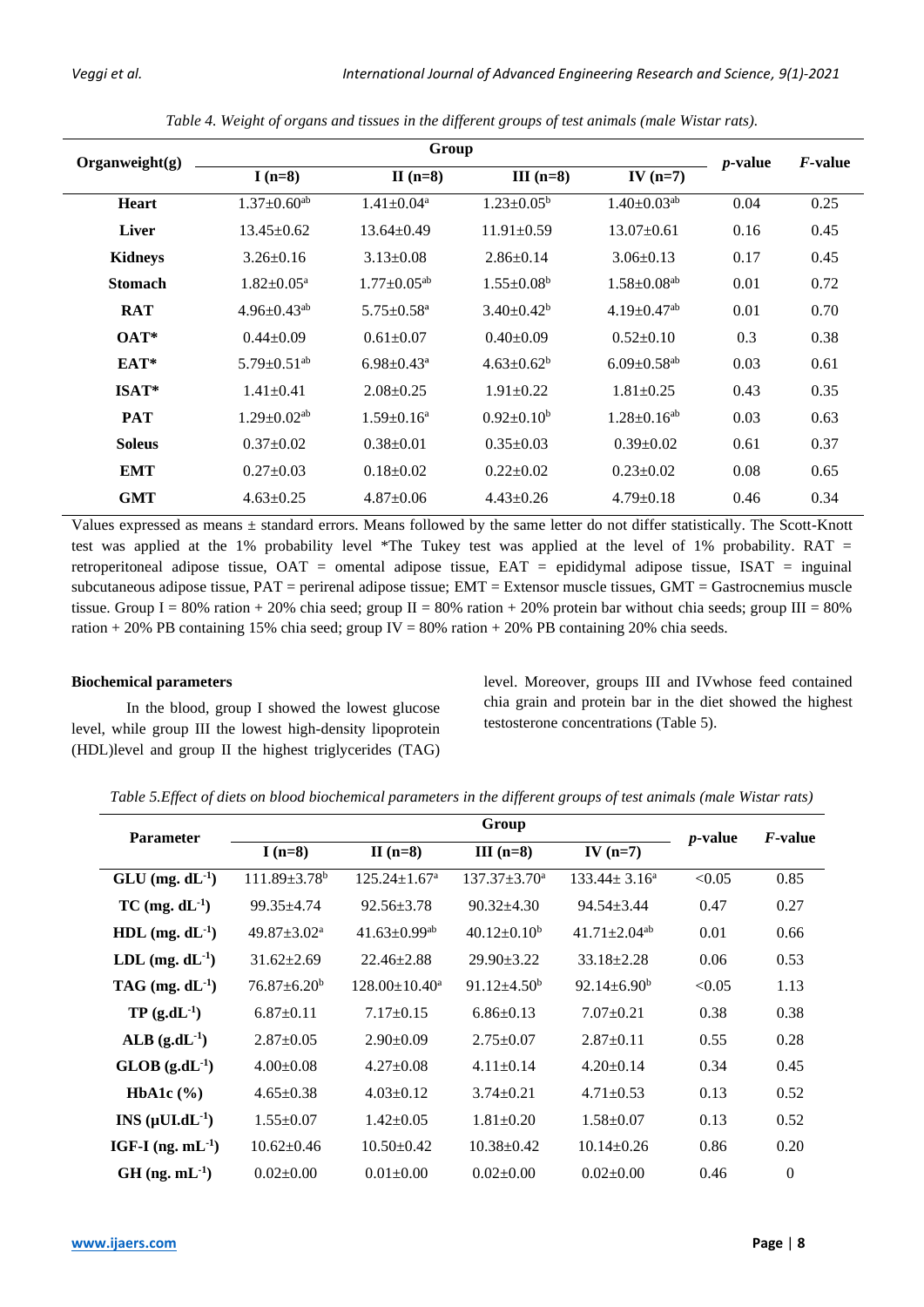| TES (ng. $dL^{-1}$ )    | $52.61 \pm 6.68$ <sup>bc</sup> | $49.54 \pm 8.47$ ° | $92.95 \pm 5.68$ <sup>a</sup> | $82.81 \pm 11.25^{ab}$ | < 0.05 | 0.25 |
|-------------------------|--------------------------------|--------------------|-------------------------------|------------------------|--------|------|
| COR $(\mu g.dL^{-1})$ * | $0.89 \pm 0.04$                | $0.96 \pm 0.12$    | $0.90 \pm 0.03$               | $0.90 \pm 0.03$        | 0.86   | 0.17 |

Values expressed as means ± standard errors. Means followed by the same letter do not differ statistically. The Tukey test was applied at the 5% probability level. GLU = glucose;  $TC =$  total cholesterol; HDL = high density lipoprotein; LDL = low density lipoprotein; TAG = triglycerides;  $TP =$  total proteins;  $ALB =$  Albumin;  $GLOB =$  globulin;  $HbA1C =$  glycated hemoglobin; INS = insulin; IGF-I = insulin-1 growth factor; GH = growth hormone; TES = testosterone; COR = cortisol. Group I = 80% ration + 20% chia seed; group II = 80% ration + 20% protein bar without chia seeds; group III = 80% ration + 20% PB containing 15% chia seed; group IV =  $80\%$  ration +  $20\%$  PB containing 20% chia seeds.

# **IV. DISCUSSION**

The aim of the present study was to determine the effects of a dietenriched with PB containing chia seeds on tissue and biochemical parameters in rats, and, to assess the effect of storage on physicochemical quality of two different PB formulations. Regarding the physical and physicochemical parameters analyzed during the shelf-life test, the addition of 20% of chia seeds affected the texture of PB2 during storage. PB1 streghtremained the same throughout the storage period, while that of PB2 significantly decreased, which made it different from the other formulations after storage. On the contrary, (Zhu and Chan, 2018), when investigating the partialwheat replacement by chia seeds by up to 30% in bread baked with steam, observed an increase in sample hardness, which was attributed to the change in gluten formation due to wheat flour dilution by chia seeds.

In the present study, the decrease in the hardness of the PBcontaining chia seeds can be ascribed to the mucilage covering the seeds, which is mainly composed of acid and/or neutral heteropolysaccharides and proteins with the property of forming colloidal solutions that, in contact with water, become viscous. During the shelf-life study, there was no increase in water activity in both formulations likely due, at least in part, to the ability of chia seed mucilage to bind outer water and to form constitutional, vicinal, and multilayered water in the samples.This may have reduced the molecular interaction among the ingredients, especially that between isolated soy protein and concentrated whey protein.

The method of assessing the antioxidant activity through the β-carotene/linoleic acid system evaluates the inhibition activity of free radicals generated by linolenic acid peroxidation, i.e., the ability to protect the sample in the oxidizing medium. Natural compounds with antioxidant activity have been used in several studies to develop new functional products (Jaster et al., 2018). In this study, the antioxidant activity of samples assessed by this method decreased during the 45-day storage. Both PB1 and PB2 formulations contained vitamin E, a lipophilic antioxidant agent, and citric acid, an antioxidant and hydrophilic/lipophilic chelating agent. Even with the presence of these antioxidants, the formulations did not prevent the oxidation of the β-carotene/linoleic acid system. For the formulation containing chia seeds, this fact can be explained by the high content of polyunsaturated fatty acids present in chia, which may have favored the formation of free radicals whose stabilization would have required greater antioxidant activity. Also, the PBs remained stored under the protection of light and refrigerated, which may have reduced oxidation. (Morales et al., 2016)observed that lipid oxidation was accelerated in wheat-based biscuit formulations supplemented with different concentrations of chia seeds, which led to a reduction of the biscuit shelf-life.In this respect, it should be remembered that chia itself has a high antioxidant power due to the presence of polyphenols, flavonoids, and mainly vitamin E (Ding et al., 2018),which allowed reaching a protective activity of up to 79.3 %(Reyes-Caudillo et al., 2008).

In general, all the color parameters  $(L^*, a^*, b^*,$  $C^*$  and  $h^*$ ) of PB were reduced by the addition of chia seeds,which means that PB2wasless reddish and yellowish than PB1 likely because the seeds hadthe characteristic brown "dots" of chia as well as an internal mass with uniform color. Other researchers who analyzed food products, such as bread and hams, made with chia seeds and flour, observed the same color behavior concerning parameters a\* and b\* compared to controls without chia (Ding et al., 2018). The hue angle (h\*) was in the range of 70 and 100º, which corresponds to a position in the first quadrant, i.e., to a predominantly yellow color. The h\* value of PB1 slightly decreased during the 45-day storage at 25 °C from 78.44°at the start to 77.06° at the end (p  $\leq$ 0.05), while no statistically significant difference was observed for PB2.Such a scarce or negligible influence of protein replacement by chia seeds on the tonality parameter, as well as on the pH,agreeswith previous results of color attributes sensorially evaluated by the affective test using a structured 9-point hedonic scale( Veggi et al., 2018). These authors did in fact report acceptance rates of 86.44 and88.66% for PB1 and PB2, respectively, by untrained individuals, even though the purchase intent and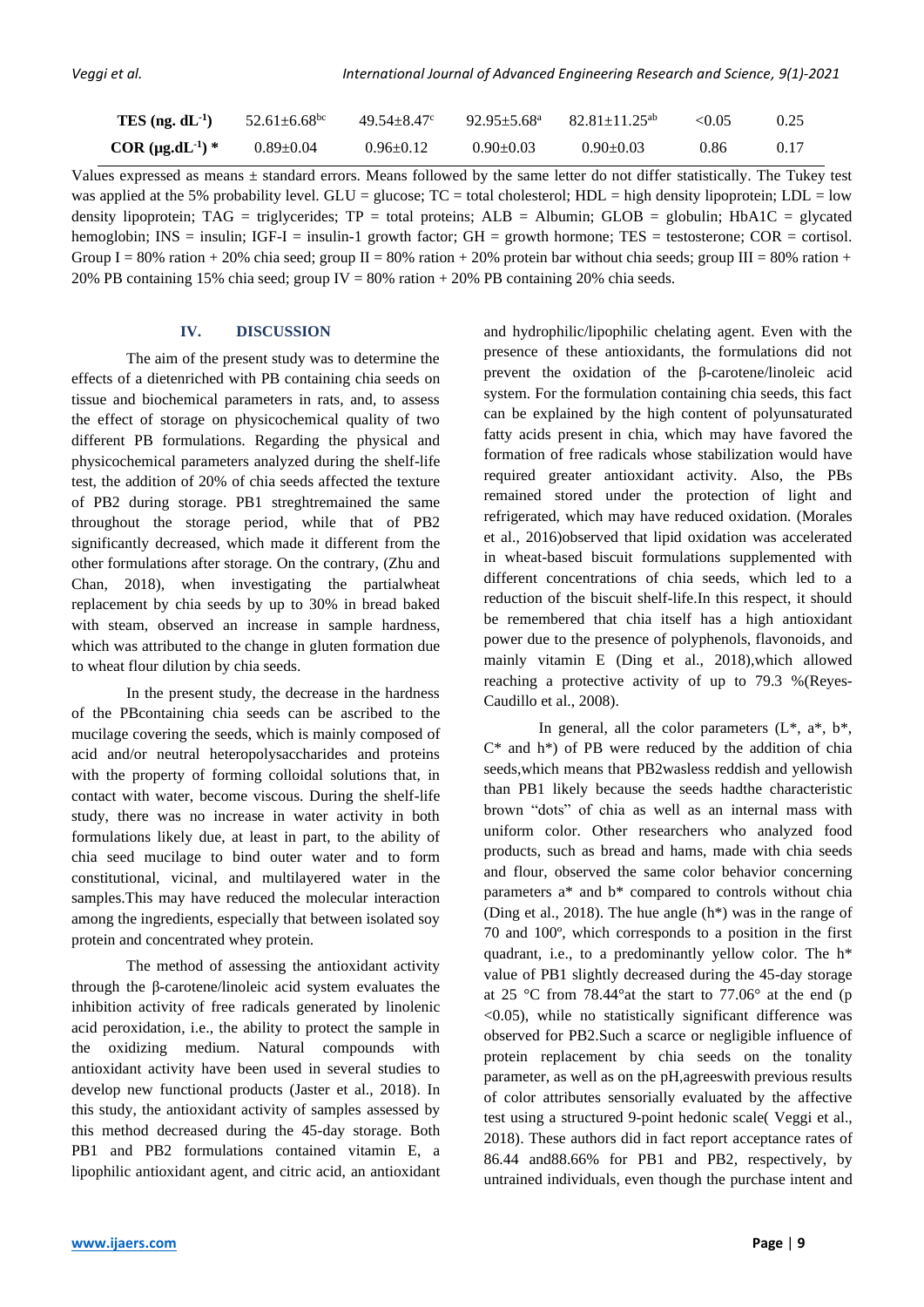global preference for the latter formulation were greater than for other samples without chia seeds or with lesser amounts of seeds.

Marineli et al., (2015)reported that rats fed with chia seed and oil showed no reduction in body weight, nor an increase in abdominal fat, but a food intake decrease, while obese rats fed with chia seeds for 8 weeks had lower body weight associated with reduced retroperitoneal and omental adipose tissues(Poudyal et al., 2012). The nonstatistically significant variations in food intake observed in the present study are consistent with the hypothesis of the latter authors that chia has properties that allow the redistribution of lipids in the body, resulting in a reduction in the accumulation of fat in tissues and, as a consequence, promoting a protective effect on several organs, including the liver.

Considering that chia is composed of approximately 30% of fiber, the lower blood glucose levels observed ingroup I (Table 5) may have been due to the greater content of chia seeds in their diet. In fact, fiber intake increases the viscosity of the intestinal mucosa, thus reducing the contact surface of glucose with the enterocyte, the postprandial glycemia and the insulin resistance (Pereira and Ludwig, 2001),in addition to promoting both fermentation and formation of short-chain fatty acids (Anderson et al., 2009). Similar results were obtained by (da Silva et al., 2016), who fed ratswith a diet containing chia seeds and flour for a shorter time (28 days) than in the present study, and investigation showed longer time (6 and 12 weeks) of chia seeds supplementation in obese rats(Marineli et al., 2015b).The aforementioned phenomena also promote increases in satiety and lipid oxidation (i.e., reduction of adipose tissues),which can explain the reduced adipose tissue weight observed in group III. Several studies highlight the role played by chia, since it is known that it is rich in monounsaturated fatty acids, which are oxidized more quickly compared to saturated fatty acids; therefore, it is likely that the chiabased diet induced a high rate of basal energy expenditure as well as an increase in thermogenesis.

Consumption of a diet rich in sucrose for a long period of time (3 months) promotes dyslipidemia and insulin resistance (Oliva et al., 2013). Moreover, it is known that the increased availability of serum triglycerides and free fatty acids promotes lipid accumulation in nonadipose tissues, such as cardiac, hepatic, and skeletal muscle tissues, and lip toxicity, thus leading to cell dysfunction and death in non-adipose tissues(Schaffer, 2003). Chicco et al., (2009)did not observe any differences in blood glucose level after 3 weeks of administration of a diet rich in sucrose as well as a diet rich in both sucrose and chia seeds, while, after 2 months of ingestion, chia supplementation reduced visceral adipose tissue, dyslipidemia, and insulin resistance. In the present study, PBs containing 15 and 20% chia seeds led to satisfactory results concerning dyslipidemia after 4 weeks.

In a study performed by (Ferreira et al., 2020), a diet rich in sucrose, with the replacement of corn oil by chia seeds as a lipid source, reduced the content of lipids in the skeletal muscle likely due to an increase in their oxidation. In fact,the groups that consumed chia seeds showed increased gene expression of carnitine palmitoyl transferase 1, increased levels of the receptors activated by the peroxisome proliferator (PPARα, PPARγ) and protein kinase activated by phosphorylated AMP, which is also a regulator of fatty acid metabolism. Additionally, the chia diet reduced isoforms of precursor proteins and mature forms of SREBP-1, a protein recognized for its lipogenic effect on skeletal and hepatic muscle tissue. Although analyses of molecular mechanisms were not performed in the present study, the findings of these authors may explain, at least in part, the positive effect of adding chia seeds to different diets, including sucrose rich diets.

The levels of total cholesterol and low-density lipids are related to the consumption of fibers, whose soluble fraction is associated with bile acids or cholesterol during the synthesis of intraluminal micelles, resulting in a decrease in liver cholesterol as well as standardization of LDL receptors, dispensing the LDL. The total cholesterol levels in all groups were higher than those observed by (Molena-Fernandes et al., 2010) in rats supplemented for 35 days with brown and golden flaxseed flour, likely due to the presence of chocolate in all the PB formulations investigated in the present study.On the other hand, the group supplemented with chia had higher HDL levels perhaps owing to the influence of polyunsaturated fatty acids (PUFA) present in the chia seed; however, no decrease was observed inthe LDL level. In the present study, there was a reduction in triglycerides level in the groups that consumed chia supplemented feed, which was proportional to the increase in the content of chia seeds from 10 to 15% in PBs. Thus, the intake of diets containing chia seeds and PBs supplemented with chia seed, for a short period, improved lipid homeostasis in healthy and eutrophic animals, probably due to the different feeding structures, given the complexity of the food synergy and the interaction among stable compounds, which can greatly influence the bioavailability of nutrients.

It noteworthy that the groups supplemented with chia had higher testosterone levels (Table 5). It has been reported that anabolic androgenic steroids promote a decrease in serum HDL levels and an increase in the LDL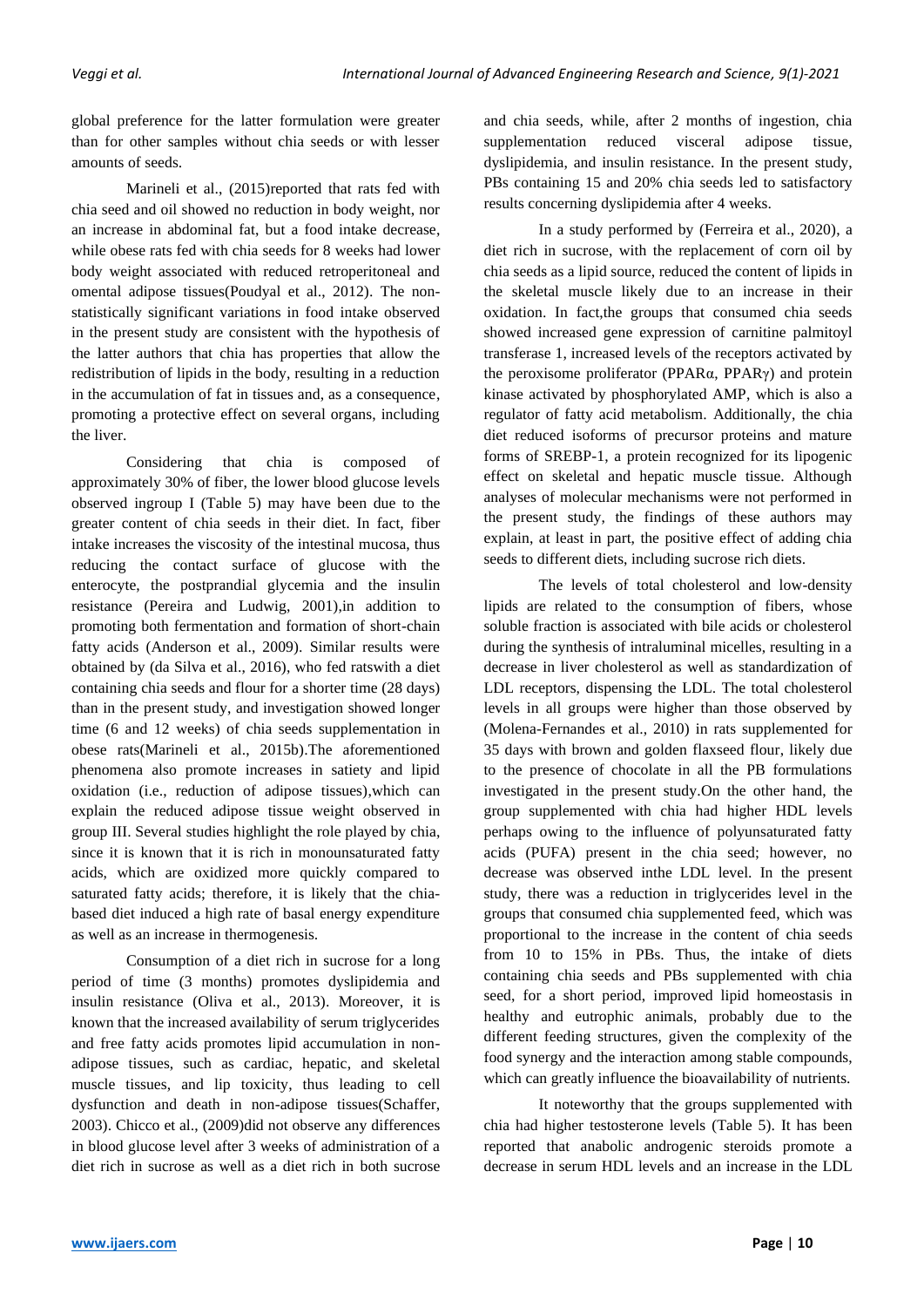one(Alquraini and Auchus, 2018). On the other hand, in the present study, there was an increase in HDL level like that observed in other studies carried out with male rats fed with diets supplemented with avocado oil and flaxseed flour (Abboud et al., 2015). These diverging results suggest that these effects greatly depend on the type of both steroid and supplemented matrix. Even though flaxseed grain resembles chia seeds because of its high contents of PUFA and fibers, male rats fed with a diet containing flaxseed had increased serum estradiol levels and no changes in that of testosterone compared to the control group (Corrêa et al., 2017). Studies carried out with men point out a link among low testosterone concentrations and insulin resistance, increased risk of diabetes mellitus, obesity, adverse lipid profile, metabolic syndrome, and cardiovascular risk (Dimopoulou et al., 2018). Hypogonadism, in addition to infertility, may be related to symptoms such as fatigue, weakness, decreased libido and energy, erectile dysfunction, reduced muscle, and bone mass and increased fat(Abboud et al., 2015). Therefore, the consumption of chia seedsappears to be more promising than thatof flaxseed, as it promoted loss of adipose tissue, maintained muscle mass, and decreased TAG levels in the present study.

In the present study, all biochemical parameters were obtained at values considered within the normal range for adult male rats (Melo et al., 2012). It is important to note that the findings of the present study contribute to the development of new food products, especially dietary foods that are free of sugar, a source of protein, and rich in fiber. The proposed formulations may have a significant role in the prevention of chronic non-communicable diseases since they allowed reductions in glycemia, triglyceridemia, and adipose tissues as well as an increase in serum HDL in sedentary eutrophic rats.

# **V. CONCLUSION**

The results of this study showed that protein bars (PBs) supplemented with chia seeds were stable for 45 days of storage at room temperature,as confirmed by the maintenance of texture, pH, and water activity, which are important physicochemical parameters in monitoring the quality of foods during shelf life. These results are the premise for future investigations of product stability with a high-protein content supplemented with high fiber grains and monounsaturated fatty acids.

The consumption of feed partially replaced by chia seeds and PBs by rats, fora short period, proved to be an excellent alternative for reducing the weight of adipose tissues associated with the decrease in body weight, as well as for controlling serum levels of triglycerides and

HDL. It is worth noting that the biochemical and molecular mechanisms involved in improving the lipid profile and reducing adipose tissue must be examined in future studies.

# **ACKNOWLEDGMENTS**

The authors are grateful to the Post-Graduation Program of Food Science and Technology of IFMT – Campus Bela Vista – and the Physiology and Biochemistry of Physical Exercise Laboratory of the Graduate Program in Physical Education at UFMT for the partnership in conducting the study. The authors also acknowledge the financial supports from the Research Support Foundation of Mato Grosso for granting the scholarship (FAPEMAT grant #0053344/2017), and from the National Council for Scientific and Technological Development (CNPqgrant #404522/2026-5). This study was financed in part also by the Coordenação de Aperfeiçoamento de Pessoal de Nível Superior – Brazil (CAPES grant # 302763/2014-7).

## **REFERENCES**

- [1] Abboud, R. de S., Alves Pereira, V., Costa, C.A.S. da, Teles Boaventura, G., Alves Chagas, M., 2015. The action of avocado oil on the lipidogram of wistar rats submitted to prolonged androgenic stimulum. Nutr. Hosp. 32, 96–701. https://doi.org/10.3305/nh.2015.32.2.9009
- [2] Alquraini, H., Auchus, R.J., 2018. Strategies that athletes use to avoid detection of androgenic-anabolic steroid doping and sanctions. Mol. Cell. Endocrinol. 464, 28–33. https://doi.org/10.1016/J.MCE.2017.01.028
- [3] Anderson, J.W., Baird, P., Davis, R.H., Ferreri, S., Knudtson, M., Koraym, A., Waters, V., Williams, C.L., 2009. Health benefits of dietary fiber. Nutr. Rev. 67, 188– 205. https://doi.org/10.1111/j.1753-4887.2009.00189.x
- [4] Bosquesi, R.M., Camisa, J., dos Santos, F.C., 2016. Avaliação Dos Teores De Proteínas E Lipídios Em Barras Protéicas. Rev. Bras. Nutr. Esportiva 10, 24–30.
- [5] Chicco, A.G., D'Alessandro, M.E., Hein, G.J., Oliva, M.E., Lombardo, Y.B., 2009. Dietary chia seed (Salvia hispanica L.) rich in a-linolenic acid improves adiposity and normalises hypertriacylglycerolaemia and insulin resistance in dyslipaemic rats. Br. J. Nutr. 101, 41–50. https://doi.org/10.1017/S000711450899053X
- [6] Clark, S., Duncan, A.M., 2017. The role of pulses in satiety, food intake and body weight management. J. Funct. Foods 38, 612–623. https://doi.org/https://doi.org/10.1016/j.jff.2017.03.044

[7] Corrêa, L.B.N.S., Cardozo, L.F.M. de F., Ribeiro, I.C. de A., Boaventura, G.T., Chagas, M.A., Corrêa, L.B.N.S., Cardozo, L.F.M. de F., Ribeiro, I.C. de A., Boaventura, G.T., Chagas, M.A., 2017. Influence of prolonged flaxseed ( Linum usitatissimum ) consumption over epididymis and testicle histoarchitecture of Wistar rats. Pesqui. Veterinária Bras. 37, 650–656. https://doi.org/10.1590/s0100